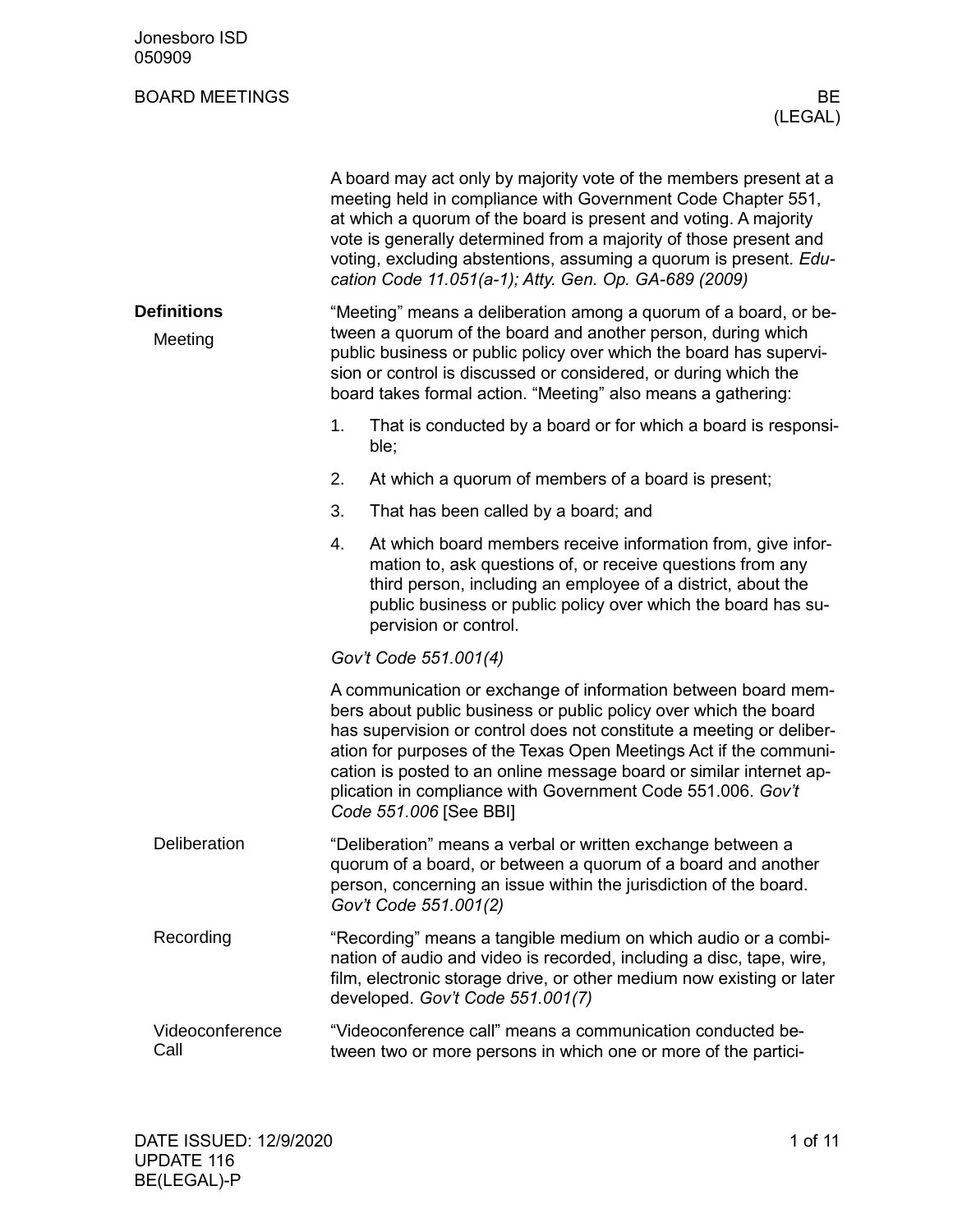| Jonesboro ISD<br>050909                                                    |                                                                                                                                                                                                                                                                                                                                                                                                                                                                                                                                                                                                                                                                             |
|----------------------------------------------------------------------------|-----------------------------------------------------------------------------------------------------------------------------------------------------------------------------------------------------------------------------------------------------------------------------------------------------------------------------------------------------------------------------------------------------------------------------------------------------------------------------------------------------------------------------------------------------------------------------------------------------------------------------------------------------------------------------|
| <b>BOARD MEETINGS</b>                                                      | <b>BE</b><br>(LEGAL)                                                                                                                                                                                                                                                                                                                                                                                                                                                                                                                                                                                                                                                        |
|                                                                            | pants communicate with the other participants through duplex au-<br>dio and video signals transmitted over a telephone network, a data<br>network, or the internet. Gov't Code 551.001(8)                                                                                                                                                                                                                                                                                                                                                                                                                                                                                   |
| <b>Social Function,</b><br><b>Convention, or</b><br><b>Candidate Event</b> | The term "meeting" does not include the gathering of a quorum of a<br>board at a social function unrelated to the public business that is<br>conducted by the board, the attendance by a quorum of the board<br>at a regional, state, or national convention or workshop, ceremonial<br>event, or press conference, or the attendance by a quorum of a<br>board at a candidate forum, appearance, or debate to inform the<br>electorate, if formal action is not taken and any discussion of public<br>business is incidental to the social function, convention, workshop,<br>ceremonial event, press conference, forum, appearance, or de-<br>bate. Gov't Code 551.001(4) |
| Legislative<br><b>Committee or</b><br><b>Agency Meeting</b>                | The attendance by a quorum of a board at a meeting of a commit-<br>tee or agency of the legislature is not considered to be a meeting<br>of a board if the deliberations at the meeting by the board mem-<br>bers consist only of publicly testifying, publicly commenting, and<br>publicly responding to a question asked by a member of the legis-<br>lative committee or agency. Gov't Code 551.0035(b)                                                                                                                                                                                                                                                                  |
| <b>Superintendent</b><br><b>Participation</b>                              | A board shall provide a superintendent an opportunity to present at<br>a meeting an oral or written recommendation to the board on any<br>item that is voted on by the board at the meeting. Education Code<br>$11.051(a-1)$                                                                                                                                                                                                                                                                                                                                                                                                                                                |
| <b>Open to Public</b>                                                      | Every meeting of a board shall be open to the public. A board may,<br>however, exclude a witness from a hearing during the examination<br>of another witness in a matter being investigated and may enter<br>into a closed meeting, as provided by law. Gov't Code 551.002,<br>.084, Ch. 551, Subch. D [See BDB and BEC]                                                                                                                                                                                                                                                                                                                                                    |
| <b>Parental Access</b>                                                     | A parent, as defined in Education Code 26.002, is entitled to com-<br>plete access to any meeting of a board, other than a closed meet-<br>ing held in compliance with the Open Meetings Act. Education<br>Code 26.007(a)                                                                                                                                                                                                                                                                                                                                                                                                                                                   |
| <b>Recording</b>                                                           | All or any part of an open meeting may be recorded by any person<br>in attendance by means of a recorder, video camera, or any other<br>means of aural or visual reproduction. A board may adopt reasona-<br>ble rules to maintain order at a meeting, including rules related to<br>the location of recording equipment and the manner in which the<br>recording is conducted. These rules shall not prevent or unreason-<br>ably impair a person from exercising the right to record a meeting<br>that is open to the public. Gov't Code 551.023                                                                                                                          |
| <b>Minutes</b>                                                             | A board shall prepare and keep minutes or make a recording of<br>each open meeting. The minutes shall state the subject matter of                                                                                                                                                                                                                                                                                                                                                                                                                                                                                                                                           |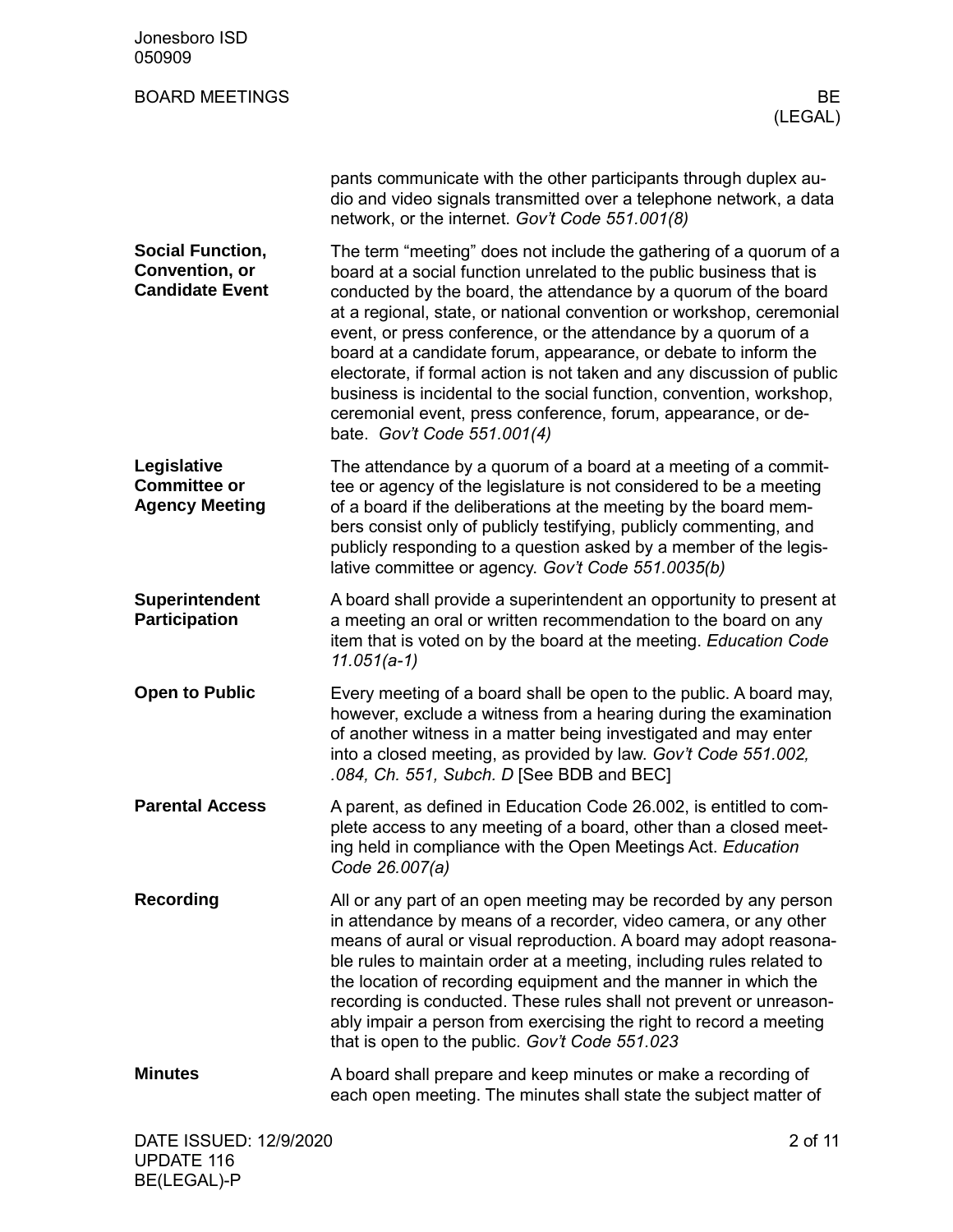| Jonesboro ISD<br>050909                           |                                                                                                                                                                                                                                                                                                                                                                                                                                                                                                                                |               |
|---------------------------------------------------|--------------------------------------------------------------------------------------------------------------------------------------------------------------------------------------------------------------------------------------------------------------------------------------------------------------------------------------------------------------------------------------------------------------------------------------------------------------------------------------------------------------------------------|---------------|
| <b>BOARD MEETINGS</b>                             |                                                                                                                                                                                                                                                                                                                                                                                                                                                                                                                                | BE<br>(LEGAL) |
|                                                   | each deliberation and indicate each vote, order, decision, or other<br>action taken. Gov't Code 551.021                                                                                                                                                                                                                                                                                                                                                                                                                        |               |
| <b>Board Member</b><br>Attendance                 | The minutes or recording, as applicable, of a regular or special<br>meeting of a board must reflect each member's attendance at or<br>absence from the meeting. Education Code 11.0621                                                                                                                                                                                                                                                                                                                                         |               |
| Availability                                      | The minutes and recording are public records and shall be availa-<br>ble for public inspection and copying on request to a superinten-<br>dent or designee. Gov't Code 551.022; Education Code 11.0621                                                                                                                                                                                                                                                                                                                         |               |
|                                                   | Note:<br>For website posting requirements regarding the record of<br>a board meeting, see CQA.                                                                                                                                                                                                                                                                                                                                                                                                                                 |               |
| <b>Notice Required</b>                            | A board shall give written notice of the date, hour, place, and sub-<br>ject(s) of each meeting it holds. Gov't Code 551.041                                                                                                                                                                                                                                                                                                                                                                                                   |               |
| <b>Continued Meeting</b>                          | If a board recesses an open meeting to the following regular busi-<br>ness day, the board is not required to post notice of the continued<br>meeting if the action is taken in good faith and not to circumvent<br>Government Code Chapter 551. If an open meeting is continued to<br>the following regular business day and, on that following day, a<br>board continues the meeting to another day, the board must give<br>the required written notice of the meeting continued to that other<br>day. Gov't Code 551.0411(a) |               |
| <b>Inquiry During</b><br><b>Meeting</b>           | If a member of the public or of a board inquires at a meeting about<br>a subject for which notice has not been given, the notice provisions<br>do not apply to a statement of specific factual information given in<br>response to the inquiry or a recitation of existing policy in response<br>to the inquiry. Any deliberation of or decision about the subject of<br>the inquiry shall be limited to a proposal to place the subject on the<br>agenda of a subsequent meeting. Gov't Code 551.042                          |               |
| Location                                          | A board must hold each public meeting within the boundaries of the<br>district, except:                                                                                                                                                                                                                                                                                                                                                                                                                                        |               |
|                                                   | 1.<br>As otherwise required by law; or                                                                                                                                                                                                                                                                                                                                                                                                                                                                                         |               |
|                                                   | 2.<br>To hold a joint meeting with another district or with another<br>governmental entity if the boundaries of the governmental en-<br>tity are in whole or in part within the boundaries of the district.                                                                                                                                                                                                                                                                                                                    |               |
|                                                   | Education Code 26.007(b)                                                                                                                                                                                                                                                                                                                                                                                                                                                                                                       |               |
| <b>Time of Notice and</b><br><b>Accessibility</b> | Notice of a board meeting shall be posted on a bulletin board at a<br>place convenient to the public in the central administration office for<br>at least 72 hours before the scheduled time of the meeting. That<br>notice or a notice posted at another board-designated place shall<br>at all times be readily accessible to the public for at least 72 hours                                                                                                                                                               |               |
| DATE ISSUED: 12/9/2020<br><b>UPDATE 116</b>       |                                                                                                                                                                                                                                                                                                                                                                                                                                                                                                                                | 3 of 11       |

BE(LEGAL)-P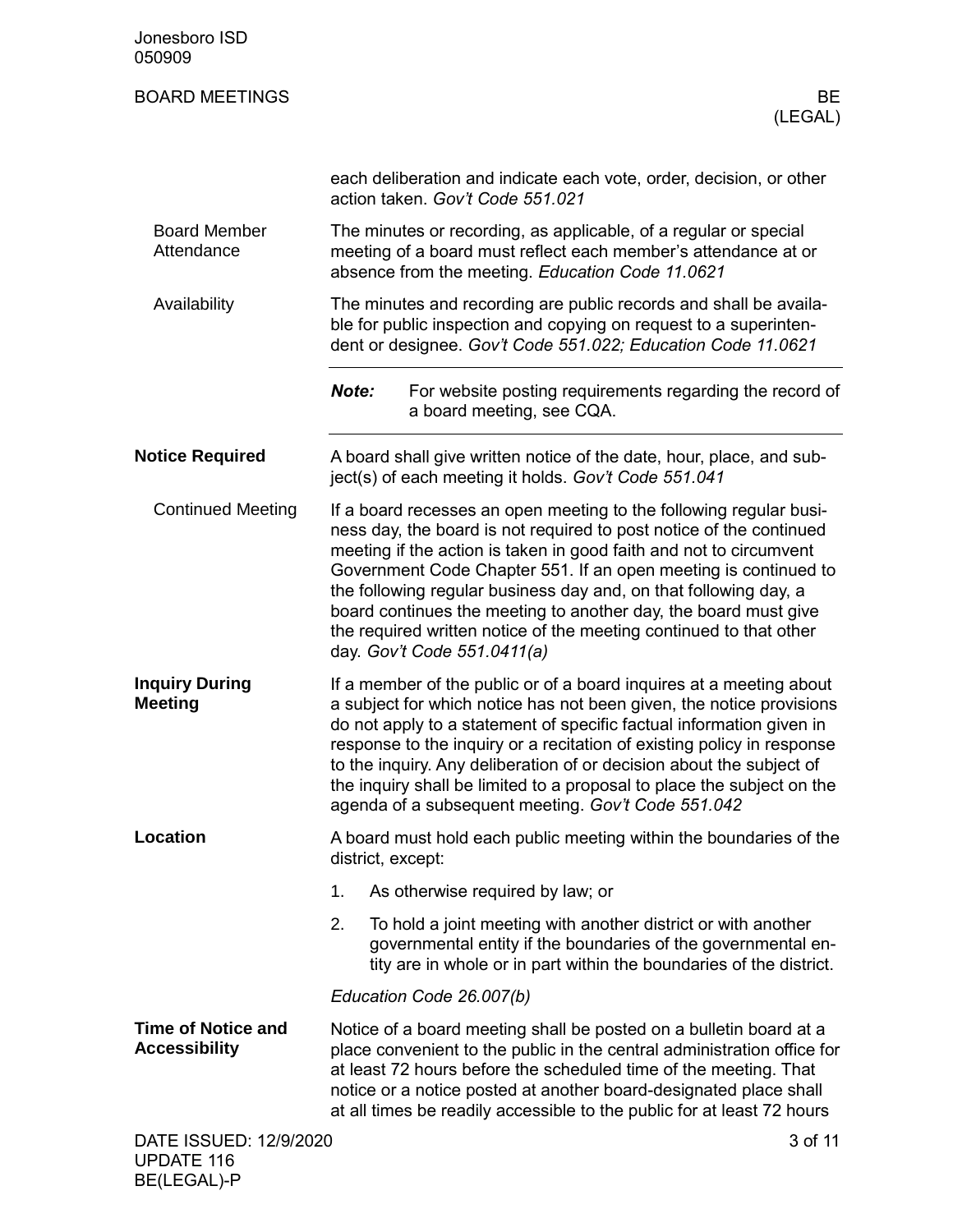| Jonesboro ISD<br>050909                         |                                                                                                                                                                                                                                                                                                                                                                                                                                                                                                                                                                                                                                                                                                                                                                                                                      |
|-------------------------------------------------|----------------------------------------------------------------------------------------------------------------------------------------------------------------------------------------------------------------------------------------------------------------------------------------------------------------------------------------------------------------------------------------------------------------------------------------------------------------------------------------------------------------------------------------------------------------------------------------------------------------------------------------------------------------------------------------------------------------------------------------------------------------------------------------------------------------------|
| <b>BOARD MEETINGS</b>                           | BE<br>(LEGAL)                                                                                                                                                                                                                                                                                                                                                                                                                                                                                                                                                                                                                                                                                                                                                                                                        |
|                                                 | before the scheduled time of the meeting. Gov't Code 551.043(a),<br>.051; City of San Antonio v. Fourth Court of Appeals, 820 S.W. 2d<br>762 (Tex. 1991)                                                                                                                                                                                                                                                                                                                                                                                                                                                                                                                                                                                                                                                             |
|                                                 | If a district is required to post notice of a meeting on the internet,<br>the district satisfies the requirement that the notice must be posted<br>in a place readily accessible to the general public at all times by<br>making a good-faith attempt to continuously post the notice on the<br>internet during the prescribed period.                                                                                                                                                                                                                                                                                                                                                                                                                                                                               |
|                                                 | A district must still comply with the duty to physically post the no-<br>tice in the central administration office and if the district makes a<br>good-faith attempt to continuously post the notice on the internet<br>during the prescribed period, the physically posted notice must be<br>readily accessible to the general public during normal business<br>hours.                                                                                                                                                                                                                                                                                                                                                                                                                                              |
|                                                 | Gov't Code 551.043(b)                                                                                                                                                                                                                                                                                                                                                                                                                                                                                                                                                                                                                                                                                                                                                                                                |
| <b>Internet Posting</b>                         | If a district maintains an internet website, in addition to the other<br>place at which notice is required to be posted, a board must also<br>concurrently post notice of a meeting on the internet website.                                                                                                                                                                                                                                                                                                                                                                                                                                                                                                                                                                                                         |
|                                                 | A district that contains all or part of the area within the corporate<br>boundaries of a municipality with a population of 48,000 or more<br>must also, concurrently with the notice, post on the district's inter-<br>net website the agenda for a board meeting, if the agenda differs<br>from the posted notice.                                                                                                                                                                                                                                                                                                                                                                                                                                                                                                  |
|                                                 | The validity of a posting of a district that made a good-faith attempt<br>to comply with the internet posting requirements is not affected by<br>a failure to comply that is due to a technical problem beyond the<br>control of the district.                                                                                                                                                                                                                                                                                                                                                                                                                                                                                                                                                                       |
|                                                 | Gov't Code 551.056 [See CQA for website posting requirements<br>regarding notice of board meetings.]                                                                                                                                                                                                                                                                                                                                                                                                                                                                                                                                                                                                                                                                                                                 |
| <b>Specificity of</b><br><b>Agenda / Notice</b> | Agendas for all meetings shall be sufficiently specific to inform the<br>public of the subjects to be deliberated at the meeting, setting out<br>any special or unusual matters to be considered or any matter in<br>which the public has a particular interest. Deliberations or actions<br>pertaining to a superintendent and principals are of particular pub-<br>lic interest, and notice of those subjects must be worded with such<br>clarity that the public will understand what a board proposes to dis-<br>cuss or accomplish. Cox Enterprises, Inc. v. Austin Indep. Sch.<br>Dist., 706 S.W.2d 956 (Tex. 1986); Point Isabel Indep. Sch. Dist. v.<br>Hinojosa, 797 S.W.2d 176 (Tex. App.—Corpus Christi 1990, writ<br>denied); Atty. Gen. Ops. M-494 (1969), H-419 (1974), H-662<br>(1975), H-1045 (1977) |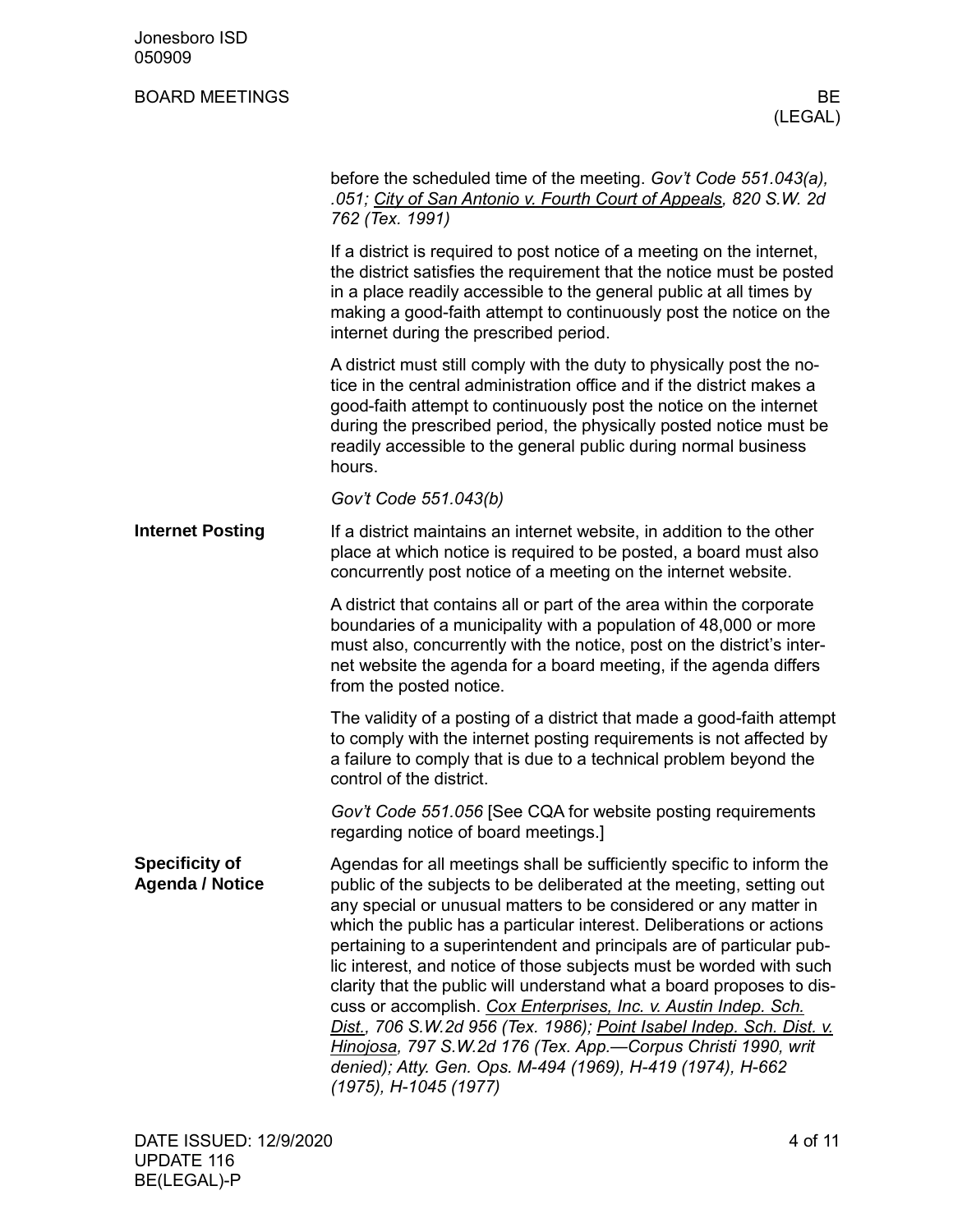| Jonesboro ISD<br>050909                                               |        |                                                                                                                                                                                                                                                                                                                                                                                                                                                                                                                                               |
|-----------------------------------------------------------------------|--------|-----------------------------------------------------------------------------------------------------------------------------------------------------------------------------------------------------------------------------------------------------------------------------------------------------------------------------------------------------------------------------------------------------------------------------------------------------------------------------------------------------------------------------------------------|
| <b>BOARD MEETINGS</b>                                                 |        | BE<br>(LEGAL)                                                                                                                                                                                                                                                                                                                                                                                                                                                                                                                                 |
|                                                                       |        | The terms "employee briefing" or "staff briefing" do not give ade-<br>quate notice of the subject matter to be presented to a board by<br>employees or staff members. Atty. Gen. Op. JC-169 (2000)                                                                                                                                                                                                                                                                                                                                            |
|                                                                       | (2008) | The subject of a report or update by district staff or a member of<br>the board must be set out in the notice in a manner that informs a<br>reader about the subjects to be addressed. Atty. Gen. Op. GA-668                                                                                                                                                                                                                                                                                                                                  |
| <b>Emergency Meeting</b><br>or Emergency<br><b>Addition to Agenda</b> |        | In an emergency or when there is an urgent public necessity, the<br>notice of a meeting to deliberate or take action on the emergency<br>or urgent public necessity, or the supplemental notice to add the<br>deliberation or taking of action on the emergency or urgent public<br>necessity as an item to the agenda for a meeting for which notice<br>has been posted in accordance with the Open Meetings Act, is suf-<br>ficient if the notice or supplemental notice is posted for at least one<br>hour before the meeting is convened. |
|                                                                       |        | A board may not deliberate or take action on a matter at a meeting<br>for which notice or supplemental notice is posted as described<br>above other than:                                                                                                                                                                                                                                                                                                                                                                                     |
|                                                                       | 1.     | A matter directly related to responding to the emergency or<br>urgent public necessity identified in the notice or supple-<br>mental notice of the meeting; or                                                                                                                                                                                                                                                                                                                                                                                |
|                                                                       | 2.     | An agenda item listed on a notice of the meeting before the<br>supplemental notice was posted.                                                                                                                                                                                                                                                                                                                                                                                                                                                |
|                                                                       |        | An emergency or urgent public necessity exists only if immediate<br>action is required because of:                                                                                                                                                                                                                                                                                                                                                                                                                                            |
|                                                                       | 1.     | An imminent threat to public health and safety, including a<br>threat described in item 2, below, if imminent; or                                                                                                                                                                                                                                                                                                                                                                                                                             |
|                                                                       | 2.     | A reasonably unforeseeable situation, including:                                                                                                                                                                                                                                                                                                                                                                                                                                                                                              |
|                                                                       |        | Fire, flood, earthquake, hurricane, tornado, or wind, rain,<br>a.<br>or snow storm;                                                                                                                                                                                                                                                                                                                                                                                                                                                           |
|                                                                       |        | Power failure, transportation failure, or interruption of<br>b.<br>communication facilities;                                                                                                                                                                                                                                                                                                                                                                                                                                                  |
|                                                                       |        | Epidemic; or<br>c.                                                                                                                                                                                                                                                                                                                                                                                                                                                                                                                            |
|                                                                       |        | d.<br>Riot, civil disturbance, enemy attack, or other actual or<br>threatened act of lawlessness or violence.                                                                                                                                                                                                                                                                                                                                                                                                                                 |
|                                                                       | tice.  | The board shall clearly identify the emergency or urgent public ne-<br>cessity in the notice of an emergency meeting or supplemental no-                                                                                                                                                                                                                                                                                                                                                                                                      |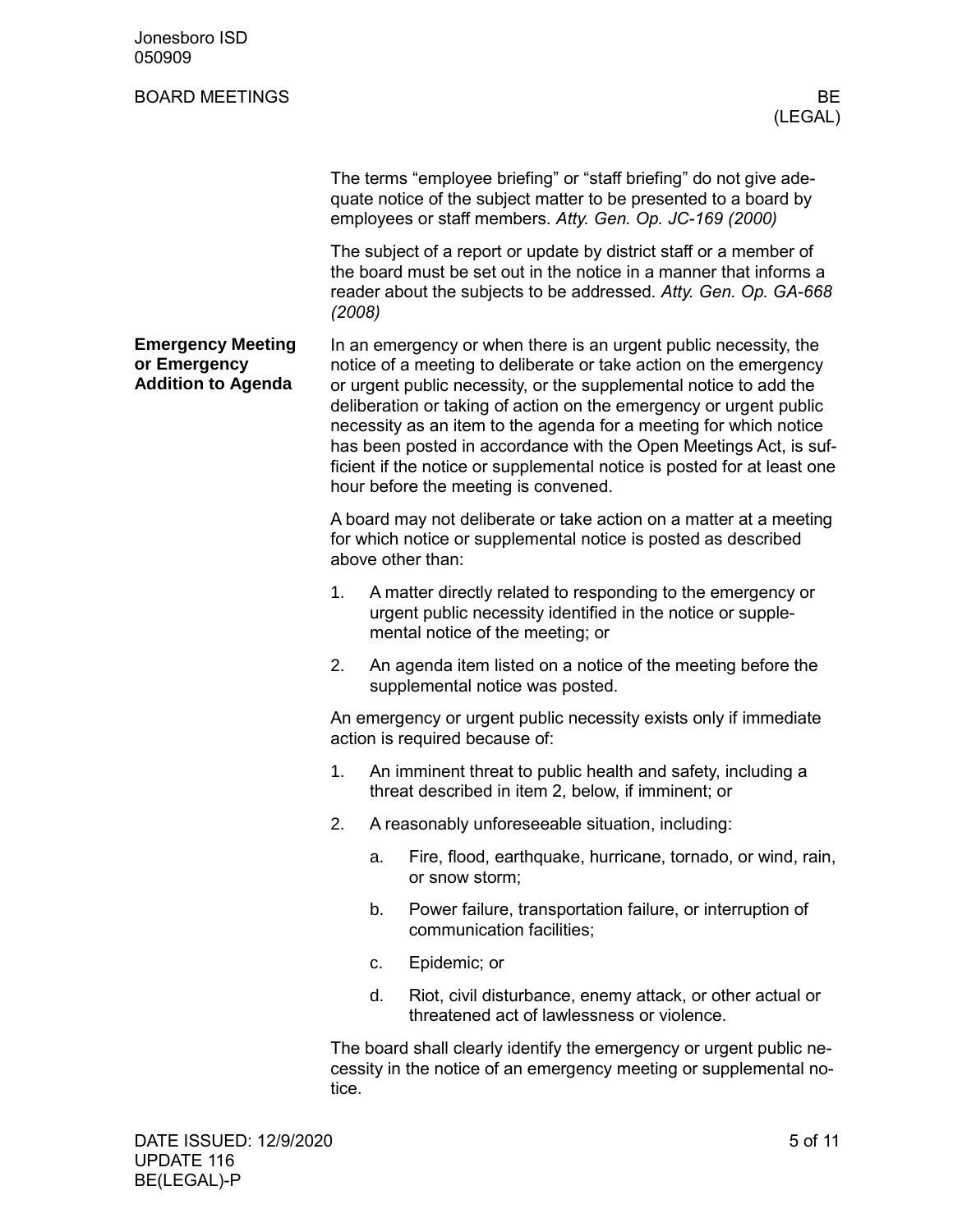| Jonesboro ISD<br>050909                       |                                                                                                                                                                                                                                                                                                                                                                                                                                                                                                                                                                                  |                                                                                                                                                                                                                                                                                                                                                                                                                                                                                                                                                                                                                                                                                    |
|-----------------------------------------------|----------------------------------------------------------------------------------------------------------------------------------------------------------------------------------------------------------------------------------------------------------------------------------------------------------------------------------------------------------------------------------------------------------------------------------------------------------------------------------------------------------------------------------------------------------------------------------|------------------------------------------------------------------------------------------------------------------------------------------------------------------------------------------------------------------------------------------------------------------------------------------------------------------------------------------------------------------------------------------------------------------------------------------------------------------------------------------------------------------------------------------------------------------------------------------------------------------------------------------------------------------------------------|
| <b>BOARD MEETINGS</b>                         |                                                                                                                                                                                                                                                                                                                                                                                                                                                                                                                                                                                  | <b>BE</b><br>(LEGAL)                                                                                                                                                                                                                                                                                                                                                                                                                                                                                                                                                                                                                                                               |
|                                               |                                                                                                                                                                                                                                                                                                                                                                                                                                                                                                                                                                                  | The sudden relocation of a large number of residents from the area<br>of a declared disaster to a district's jurisdiction is considered a rea-<br>sonably unforeseeable situation for a reasonable period immedi-<br>ately following the relocation.                                                                                                                                                                                                                                                                                                                                                                                                                               |
|                                               |                                                                                                                                                                                                                                                                                                                                                                                                                                                                                                                                                                                  | Gov't Code 551.045                                                                                                                                                                                                                                                                                                                                                                                                                                                                                                                                                                                                                                                                 |
| Catastrophe                                   | A board prevented from convening an open meeting that was oth-<br>erwise properly posted under Government Code Section 551.041<br>because of a catastrophe may convene the meeting in a conven-<br>ient location within 72 hours pursuant to Government Code Section<br>551.045 if the action is taken in good faith and not to circumvent<br>Government Code Chapter 551. If a board is unable to convene<br>the open meeting within those 72 hours, the board may subse-<br>quently convene the meeting only if the board gives the required<br>written notice of the meeting. |                                                                                                                                                                                                                                                                                                                                                                                                                                                                                                                                                                                                                                                                                    |
|                                               | ing:                                                                                                                                                                                                                                                                                                                                                                                                                                                                                                                                                                             | "Catastrophe" means a condition or occurrence that interferes<br>physically with the ability of a board to conduct a meeting, includ-                                                                                                                                                                                                                                                                                                                                                                                                                                                                                                                                              |
|                                               | 1.                                                                                                                                                                                                                                                                                                                                                                                                                                                                                                                                                                               | Fire, flood, earthquake, hurricane, tornado, or wind, rain, or<br>snow storm;                                                                                                                                                                                                                                                                                                                                                                                                                                                                                                                                                                                                      |
|                                               | 2.                                                                                                                                                                                                                                                                                                                                                                                                                                                                                                                                                                               | Power failure, transportation failure, or interruption of commu-<br>nication facilities;                                                                                                                                                                                                                                                                                                                                                                                                                                                                                                                                                                                           |
|                                               | 3.                                                                                                                                                                                                                                                                                                                                                                                                                                                                                                                                                                               | Epidemic; or                                                                                                                                                                                                                                                                                                                                                                                                                                                                                                                                                                                                                                                                       |
|                                               | 4.                                                                                                                                                                                                                                                                                                                                                                                                                                                                                                                                                                               | Riot, civil disturbance, enemy attack, or other actual or threat-<br>ened act of lawlessness or violence.                                                                                                                                                                                                                                                                                                                                                                                                                                                                                                                                                                          |
|                                               |                                                                                                                                                                                                                                                                                                                                                                                                                                                                                                                                                                                  | Gov't Code 551.0411(b), (c)                                                                                                                                                                                                                                                                                                                                                                                                                                                                                                                                                                                                                                                        |
| <b>Special Notice to</b><br><b>News Media</b> |                                                                                                                                                                                                                                                                                                                                                                                                                                                                                                                                                                                  | A district shall provide special notice of each meeting by telephone,<br>facsimile transmission, or electronic mail to any news media that<br>has requested special notice and agreed to reimburse the district<br>for the cost of providing the special notice. Gov't Code 551.052                                                                                                                                                                                                                                                                                                                                                                                                |
|                                               |                                                                                                                                                                                                                                                                                                                                                                                                                                                                                                                                                                                  | The board president or board member who calls an emergency<br>meeting or adds an emergency item to the agenda of a board<br>meeting shall notify the news media of the emergency meeting or<br>emergency item. The president or member is required to notify only<br>those members of the news media that have previously filed a re-<br>quest containing all pertinent information for the special notice and<br>agreed to reimburse the board for the cost of providing the special<br>notice. The president or member shall give the notice by telephone,<br>facsimile transmission, or electronic mail at least one hour before<br>the meeting is convened. Gov't Code 551.047 |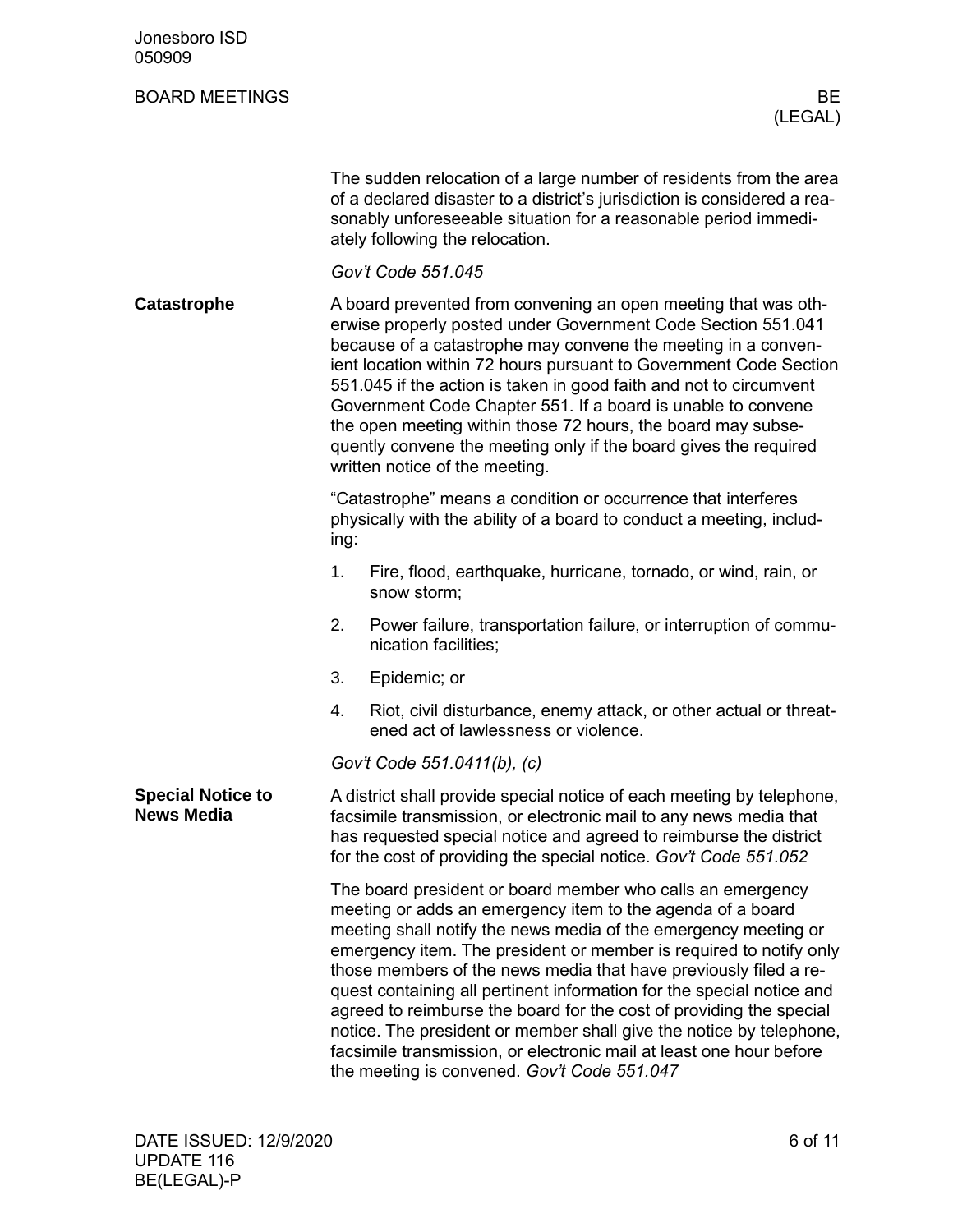| Jonesboro ISD<br>050909                                         |                                                                                                                                                                                                                                                                                                                                                                                                                                                                                            |  |
|-----------------------------------------------------------------|--------------------------------------------------------------------------------------------------------------------------------------------------------------------------------------------------------------------------------------------------------------------------------------------------------------------------------------------------------------------------------------------------------------------------------------------------------------------------------------------|--|
| <b>BOARD MEETINGS</b>                                           | BE<br>(LEGAL)                                                                                                                                                                                                                                                                                                                                                                                                                                                                              |  |
| Quorum                                                          | A majority of a board (e.g., four members of a seven-member<br>board or five members of a nine-member board, regardless of the<br>number of vacancies) constitutes a quorum for meetings of the<br>board. Gov't Code 551.001(6), 311.013(b)                                                                                                                                                                                                                                                |  |
| <b>Disaster</b>                                                 | Notwithstanding any other law, a quorum is not required for a<br>board to act if:                                                                                                                                                                                                                                                                                                                                                                                                          |  |
|                                                                 | 1.<br>The district's jurisdiction is wholly or partly located in the area<br>of a disaster declared by the president of the United States or<br>the governor; and                                                                                                                                                                                                                                                                                                                          |  |
|                                                                 | 2.<br>A majority of the members of the board are unable to be pre-<br>sent at a board meeting as a result of the disaster.                                                                                                                                                                                                                                                                                                                                                                 |  |
|                                                                 | Gov't Code 418.1102                                                                                                                                                                                                                                                                                                                                                                                                                                                                        |  |
| <b>Secret Ballot</b>                                            | No vote shall be taken by secret ballot. Atty. Gen. Op. H-1163<br>(1978)                                                                                                                                                                                                                                                                                                                                                                                                                   |  |
| <b>Meeting by</b><br><b>Telephone</b><br><b>Conference Call</b> | A board may hold a meeting by telephone conference call if an<br>emergency or public necessity exists within the meaning of Gov-<br>ernment Code 551.045 and the convening at one location of a<br>quorum of the board is difficult or impossible, or if the meeting is<br>held by an advisory board.                                                                                                                                                                                      |  |
|                                                                 | Each part of the telephone conference call meeting that is required<br>to be open shall be audible to the public at the location specified in<br>the notice of the meeting. The location designated in the notice as<br>the location of the meeting shall provide two-way communication<br>during the entire telephone conference call meeting and the identi-<br>fication of each party to the telephone conference shall be clearly<br>stated prior to speaking.                         |  |
| <b>Notice</b>                                                   | The telephone conference call meeting is subject to the notice re-<br>quirements applicable to other meetings. The notice must specify<br>as the location of the meeting, the location where meetings of the<br>governmental body are usually held.                                                                                                                                                                                                                                        |  |
| Recording                                                       | The conference call meeting shall be recorded and made available<br>to the public.                                                                                                                                                                                                                                                                                                                                                                                                         |  |
|                                                                 | Gov't Code 551.125                                                                                                                                                                                                                                                                                                                                                                                                                                                                         |  |
| <b>Meeting by</b><br><b>Videoconference</b><br>Call             | A board member or district employee may participate remotely in a<br>board meeting by means of a videoconference call if the video and<br>audio feed of the board member's or employee's participation, as<br>applicable, is broadcast live at the meeting and complies with the<br>provisions below. A board member who participates by videocon-<br>ference call shall be counted as present at the meeting for all pur-<br>poses. A board member who participates in a meeting by video |  |
| DATE ISSUED: 12/9/2020                                          | 7 of 11                                                                                                                                                                                                                                                                                                                                                                                                                                                                                    |  |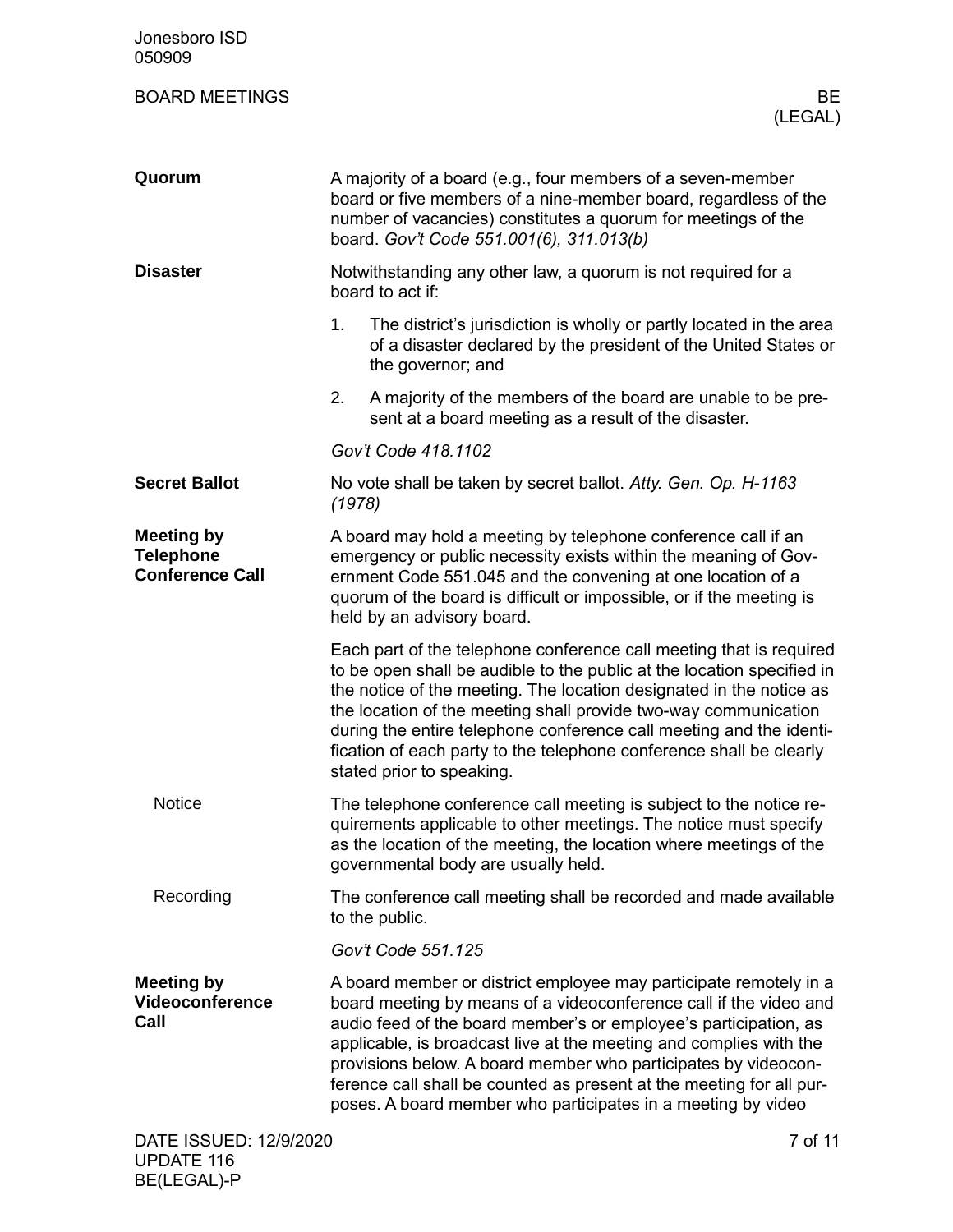| Jonesboro ISD<br>050909               |                                                                                                                                                                                                                                                                                                                                                                                                                                                                                                                                                                    |
|---------------------------------------|--------------------------------------------------------------------------------------------------------------------------------------------------------------------------------------------------------------------------------------------------------------------------------------------------------------------------------------------------------------------------------------------------------------------------------------------------------------------------------------------------------------------------------------------------------------------|
| <b>BOARD MEETINGS</b>                 | BE<br>(LEGAL)                                                                                                                                                                                                                                                                                                                                                                                                                                                                                                                                                      |
|                                       | conference call shall be considered absent from any portion of the<br>meeting during which audio or video communication with the mem-<br>ber is lost or disconnected. The board may continue the meeting<br>only if a quorum remains present at the meeting location or, if ap-<br>plicable, continues to participate in a meeting conducted as speci-<br>fied at Multiple Counties, below. Gov't Code 551.001(8), .127(a-1)-<br>$(a-3)$                                                                                                                           |
| Quorum                                | A meeting may be held by videoconference call only if a quorum of<br>the board is physically present at one location of the meeting, ex-<br>cept as provided at Multiple Counties, below.                                                                                                                                                                                                                                                                                                                                                                          |
| <b>Multiple Counties</b>              | A meeting of a board of a district that extends into three or more<br>counties may be held by videoconference call only if the board<br>member presiding over the meeting is physically present at one lo-<br>cation of the meeting that is open to the public during the open por-<br>tions of the meeting.                                                                                                                                                                                                                                                       |
| <b>Notice</b>                         | A meeting held by videoconference call is subject to the notice re-<br>quirements applicable to other meetings in addition to the notice<br>requirements applicable to meetings by videoconference call.                                                                                                                                                                                                                                                                                                                                                           |
|                                       | The notice of a meeting to be held by videoconference call must<br>specify as a location of the meeting the location where a quorum of<br>the board will be physically present and specify the intent to have a<br>quorum present at that location; the notice of a meeting held by<br>videoconference call described above at Multiple Counties must<br>specify as a location of the meeting the location where the board<br>member presiding over the meeting will be physically present and<br>specify the intent to have that member present at that location. |
|                                       | Gov't Code 551.127(b)-(e)                                                                                                                                                                                                                                                                                                                                                                                                                                                                                                                                          |
| Quality of Audio and<br>Video Signals | Each portion of a meeting held by videoconference call that is<br>required to be open to the public shall be visible and audible to the<br>public at the location specified in the notice. If a problem occurs<br>that causes a meeting to no longer be visible and audible to the<br>public at that location, the meeting must be recessed until the<br>problem is resolved. If the problem is not resolved in six hours or<br>less, the meeting must be adjourned.                                                                                               |
|                                       | The location specified in the notice, and each remote location from<br>which a member of the board participates, shall have two-way au-<br>dio and video communication with each other location during the<br>entire meeting. The face of each participant in the videoconference<br>call, while that participant is speaking, shall be clearly visible, and<br>the voice audible, to each other participant and, during the open<br>portion of the meeting, to the members of the public in attendance                                                            |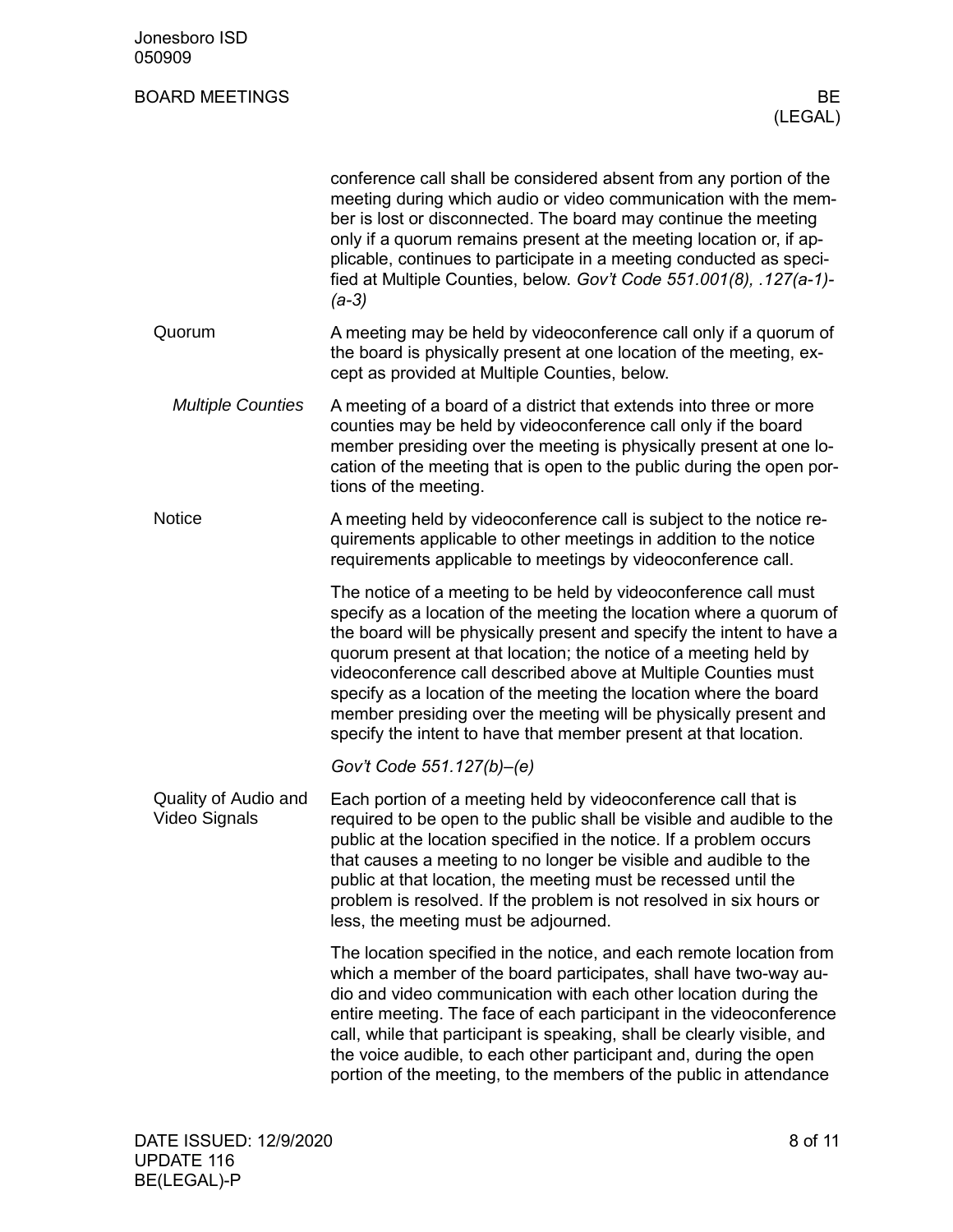| Jonesboro ISD<br>050909                                         |                                                                                                                                                    |                                                                                                                                                                                                                                                                                                                                                                                                                                                                                                                                                                                                                                                                                                                                                                                             |  |
|-----------------------------------------------------------------|----------------------------------------------------------------------------------------------------------------------------------------------------|---------------------------------------------------------------------------------------------------------------------------------------------------------------------------------------------------------------------------------------------------------------------------------------------------------------------------------------------------------------------------------------------------------------------------------------------------------------------------------------------------------------------------------------------------------------------------------------------------------------------------------------------------------------------------------------------------------------------------------------------------------------------------------------------|--|
| <b>BOARD MEETINGS</b>                                           |                                                                                                                                                    | BE<br>(LEGAL)                                                                                                                                                                                                                                                                                                                                                                                                                                                                                                                                                                                                                                                                                                                                                                               |  |
|                                                                 |                                                                                                                                                    | at the physical location described by the notice and at any other lo-<br>cation of the meeting that is open to the public.                                                                                                                                                                                                                                                                                                                                                                                                                                                                                                                                                                                                                                                                  |  |
|                                                                 |                                                                                                                                                    | The quality of the audio and video signals perceptible at each loca-<br>tion of the meeting must meet or exceed standards specified by the<br>Department of Information Resources. The audio and video signals<br>perceptible by members of the public at the location of the meeting<br>described by the notice and at each remote location from which a<br>member participates must be of sufficient quality so that members<br>of the public at each location can observe the demeanor and hear<br>the voice of each participant in the open portion of the meeting.                                                                                                                                                                                                                     |  |
|                                                                 |                                                                                                                                                    | Gov't Code 551.127(f), (h)-(j); 1 TAC 209.10-.11                                                                                                                                                                                                                                                                                                                                                                                                                                                                                                                                                                                                                                                                                                                                            |  |
| Recording                                                       |                                                                                                                                                    | A board shall make at least an audio recording of the meeting. The<br>recording shall be made available to the public.                                                                                                                                                                                                                                                                                                                                                                                                                                                                                                                                                                                                                                                                      |  |
| Remote<br>Participation by the<br>Public                        |                                                                                                                                                    | A board may allow a member of the public to testify at a meeting<br>from a remote location by videoconference call even if a board<br>member is not participating in the meeting from a remote location.                                                                                                                                                                                                                                                                                                                                                                                                                                                                                                                                                                                    |  |
|                                                                 |                                                                                                                                                    | Gov't Code 551.127(g), (k)                                                                                                                                                                                                                                                                                                                                                                                                                                                                                                                                                                                                                                                                                                                                                                  |  |
| <b>Video and Audio</b><br><b>Recording of</b><br><b>Meeting</b> | A board for a district that has a student enrollment of 10,000 or<br>more shall make a video and audio recording of reasonable quality<br>of each: |                                                                                                                                                                                                                                                                                                                                                                                                                                                                                                                                                                                                                                                                                                                                                                                             |  |
|                                                                 | 1.                                                                                                                                                 | Regularly scheduled open meeting that is not a work session<br>or a special called meeting; and                                                                                                                                                                                                                                                                                                                                                                                                                                                                                                                                                                                                                                                                                             |  |
|                                                                 | 2.                                                                                                                                                 | Open meeting that is a work session or special called meeting<br>at which the board votes on any matter or allows public com-<br>ment or testimony. [See BED for requirements regarding pub-<br>lic testimony.]                                                                                                                                                                                                                                                                                                                                                                                                                                                                                                                                                                             |  |
|                                                                 |                                                                                                                                                    | The board shall make available an archived copy of the video and<br>audio recording of each meeting on the internet not later than<br>seven days after the date the recording was made. The board shall<br>maintain the archived recording on the internet for not less than<br>two years after the date the recording was first made available. A<br>board is exempt from the requirements in this paragraph if the<br>board's failure to make the required recording of a meeting availa-<br>ble is the result of a catastrophe, as defined by Government Code<br>551.0411 [see Catastrophe, above], or a technical breakdown. Fol-<br>lowing a catastrophe or breakdown, the board must make all rea-<br>sonable efforts to make the required recording available in a timely<br>manner. |  |
|                                                                 |                                                                                                                                                    | The board may make the archived recording available on an exist-<br>ing internet site, including a publicly accessible video-sharing or                                                                                                                                                                                                                                                                                                                                                                                                                                                                                                                                                                                                                                                     |  |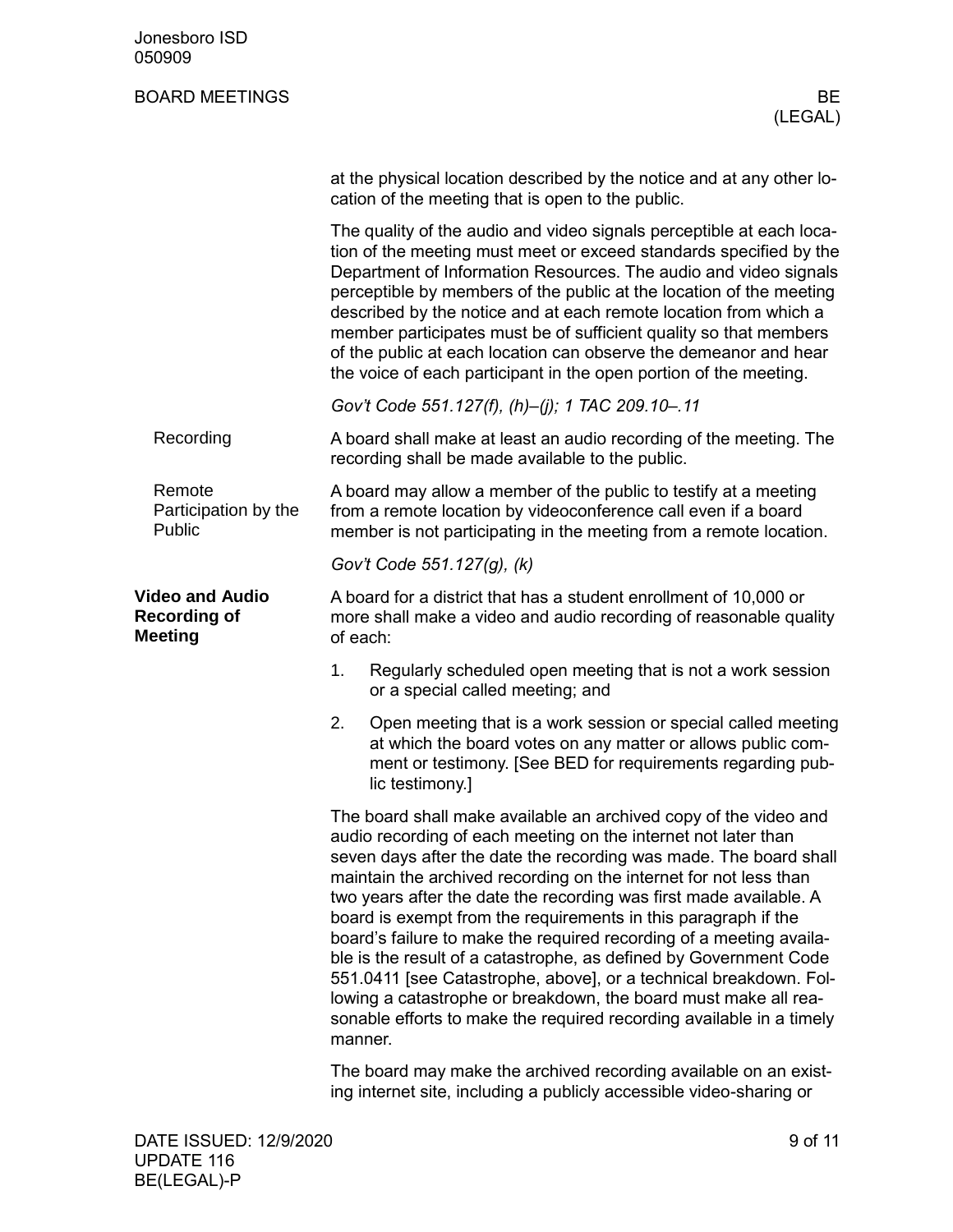| Jonesboro ISD<br>050909                           |                                                                                                                                                                                                                                                                                                                                                                                                                                                                                                                                        |
|---------------------------------------------------|----------------------------------------------------------------------------------------------------------------------------------------------------------------------------------------------------------------------------------------------------------------------------------------------------------------------------------------------------------------------------------------------------------------------------------------------------------------------------------------------------------------------------------------|
| <b>BOARD MEETINGS</b>                             | BE<br>(LEGAL)                                                                                                                                                                                                                                                                                                                                                                                                                                                                                                                          |
|                                                   | social networking site. The board is not required to establish a sep-<br>arate internet site and provide access to archived recordings of<br>meetings from that site.                                                                                                                                                                                                                                                                                                                                                                  |
|                                                   | A district that maintains an internet site shall make available on that<br>site, in a conspicuous manner, the archived recording of each<br>meeting or an accessible link to the archived recording of each<br>such meeting.                                                                                                                                                                                                                                                                                                           |
|                                                   | A board may broadcast a regularly scheduled open meeting on tel-<br>evision.                                                                                                                                                                                                                                                                                                                                                                                                                                                           |
|                                                   | Gov't Code 551.128(b-1)-(b-6)                                                                                                                                                                                                                                                                                                                                                                                                                                                                                                          |
| <b>Internet Broadcast</b>                         | A board that is not subject to the provisions above at Video and Au-<br>dio Recording of Meeting may broadcast an open meeting over the<br>internet. If a board broadcasts a meeting over the internet, it shall<br>establish an internet site and provide access to the broadcast from<br>that site. A board shall provide on the internet site the same notice<br>of the meeting, within the time required for posting that notice, that<br>the board is required to post under the Open Meetings Act. Gov't<br>Code 551.128(b), (c) |
| <b>Attorney</b><br><b>Consultation</b>            | A board may use a telephone conference call, videoconference<br>call, or communications over the internet to conduct a public con-<br>sultation with its attorney in an open meeting of the board or a pri-<br>vate consultation with its attorney in a closed meeting of the board.<br>[See BEC]                                                                                                                                                                                                                                      |
|                                                   | Each part of a public consultation by a board with its attorney in an<br>open meeting must be audible to the public at the location speci-<br>fied in the notice of the meeting as the location of the meeting.                                                                                                                                                                                                                                                                                                                        |
| Exception                                         | This does not apply to a consultation with an attorney who is an<br>employee of a district. An attorney who receives compensation for<br>legal services performed, from which employment taxes are de-<br>ducted by a district, is an employee of the district.                                                                                                                                                                                                                                                                        |
|                                                   | Gov't Code 551.129                                                                                                                                                                                                                                                                                                                                                                                                                                                                                                                     |
| <b>Persons with</b><br><b>Hearing Impairments</b> | In a proceeding before a board in which the legal rights, duties, or<br>privileges of a party are to be determined by the board after an ad-<br>judicative hearing, the board shall supply for a party who is deaf or<br>hearing impaired an interpreter who has qualifications approved by<br>the Texas Commission for the Deaf and Hard of Hearing.                                                                                                                                                                                  |
|                                                   | "Deaf or hearing impaired" means having a hearing impairment, re-<br>gardless of the existence of a speech impairment, that inhibits                                                                                                                                                                                                                                                                                                                                                                                                   |